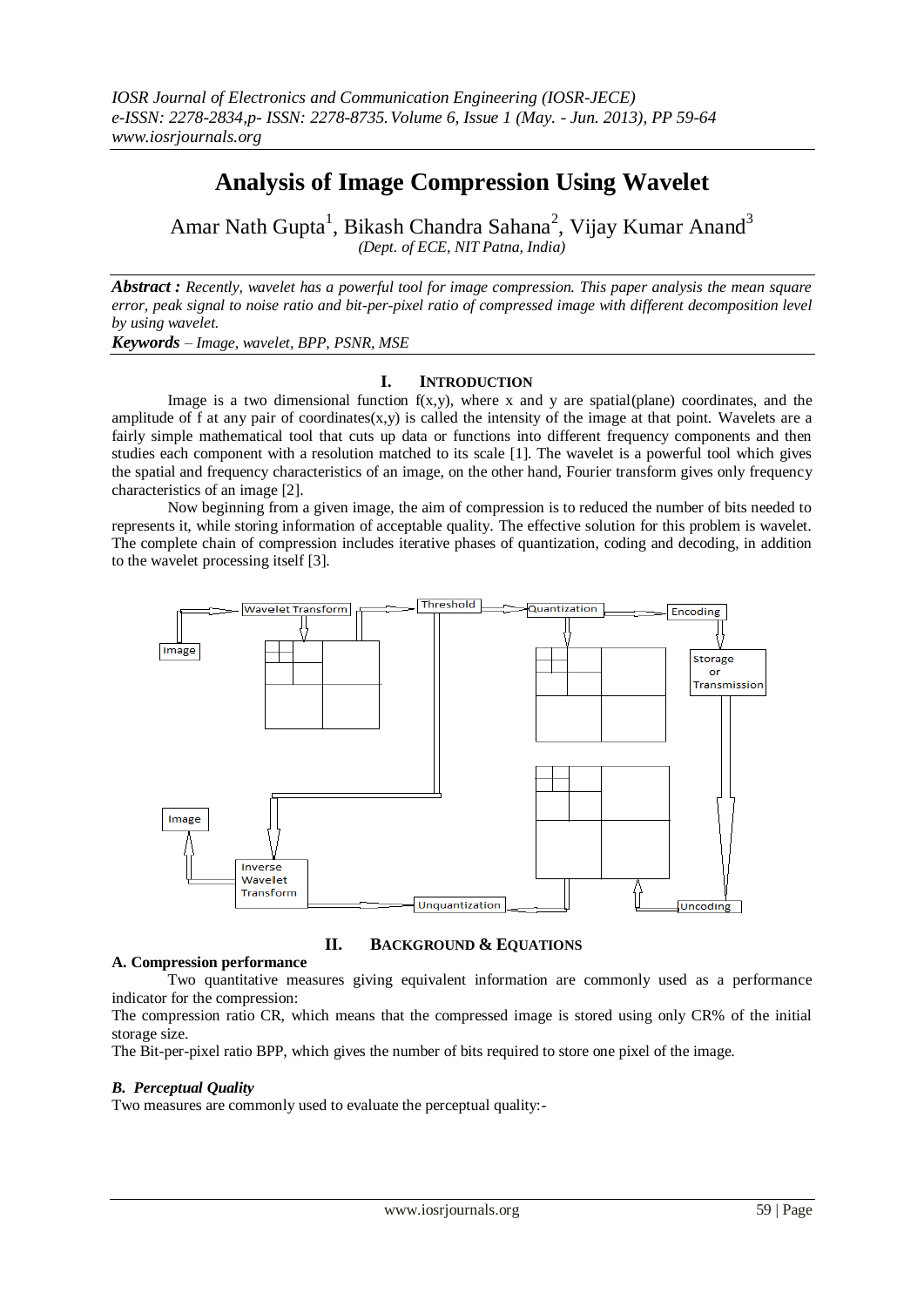The Mean Square Error (MSE).It represents the mean squared error between the compressed and the original image and is given by

$$
MSE = \frac{1}{mn} \sum_{i=0}^{m-1} \sum_{j=0}^{n-1} |x(i,j) - x_c(i,j)|^2
$$

The Peak Signal to Noise Ratio (PSNR).It represents a measure of the peak error and is expressed in decibels. It is defined by:

$$
PSNR = 10 \log_{10} \frac{255^2}{MSE}
$$

SPIHT Algorithm:-SPIHT algorithm was introduced by Said [4] and Pearlman [5].It is a simple, efficient and powerful compression algorithm. This algorithm gives the idea to compute the highest PSNR value of a variety of images. The important feature of this algorithm is that at any point during the decoding of an image, the quality of the displayed image is the best that can be achieved for the number of bits input by the decoder up to that moment.

The wavelet coefficients can be referred as  $c_{i,j}$ . In a progressive transmission method, the decoder starts by setting the reconstruction image to zero. It then inputs (encoded) transform coefficients, decodes them and uses them to generate an improved reconstruction image. The main aim in progressive transmission is to transmit the most important image information first. SPIHT uses the mean square error (MSE) distortion measure.

SPIHT Coding:-It is important to have the encoder and decoder test sets for significance in the same way, so the coding algorithm uses three lists called list of significance pixels (LSP), list of insignificant pixels (LIP), and list of insignificant sets (LIS).

1. Intialization: Set n to  $\lceil \log_2 \max_{i,j}(c_{i,j}) \rceil$  and transmit n. Set the LSP to empty. Set the LIP to the coordinates of all the roots  $(i,j) \in H$ . Set the LIS to the coordinates of all the roots  $(i,j) \in H$  that have descendents.

2. Sorting pass:

2.1 for each entry  $(i, j)$  in the LIP do: 2.1.1 output  $S_n(i,j)$ ; 2.1.2 if  $S_n(i,j)=1$ , move  $(i,j)$  to the LSP and output the sign of  $c_{i,j}$ ; 2.2 for each entry  $(i,j)$  in the LIS do: 2.2.1 if the entry is of type A, then Output  $S_n(D(i,j))$ ; then For each  $(k,1) \in O(i,j)$  do: Output  $S_n(k,1)$ ; If  $S_n(k,1)=1$ , add  $(k,1)$  to the LSP, Output the sign of  $c_{k,1}$ ; If  $S_n(k,1)=0$ , append  $(k,1)$  to the LIP; If  $L(i,j)$  is not equal to 0, move  $(i,j)$  to the end of the LIS, as a type-B entry and go to step 2.2.2; else, remove entry (i,j) from the LIS; 2.2.3 if the entry is of type B, then

Output  $S_n(L(i,j))$ ; If  $S_n(L(I,i))=1$ , then append each  $(K,1) \in O(i,j)$  to the LIS as a type A entry: Remove (i,j) from the LIS:

3. Refinement pass: for each entry  $(i, j)$  in the LSP, except those included in the last sorting pass (the one with the same n), output the nth most significant bit of  $|c_{ii}|$ ;

4. Loop; decrement n by 1 and go to step 2 if needed.

EZW Algorithm:- EZW algorithm is the powerful algorithm based on wavelet based image compression. The other algorithm is generated by the help of EZW algorithm.EZW algorithm was introduced by Shapiro [6].EZW means embedded zerotree wavelet. EZW approximates higher frequency coefficients of a wavelet transformed image. The EZW algorithm is as follow:

1. Initialization: Set the threshold T to the smallest power of 2 that is greater than max  $(i,j)|c_{i,j}|/2$ , where  $c_{i,j}$  are the wavelet coefficients.

2. Significance map coding: Scan all the coefficients in a predefined way and output a symbol when  $|c_{i,j}| > T$ , when the decoder inputs this symbol, it set sets  $c_{ij} = \pm 1.5T$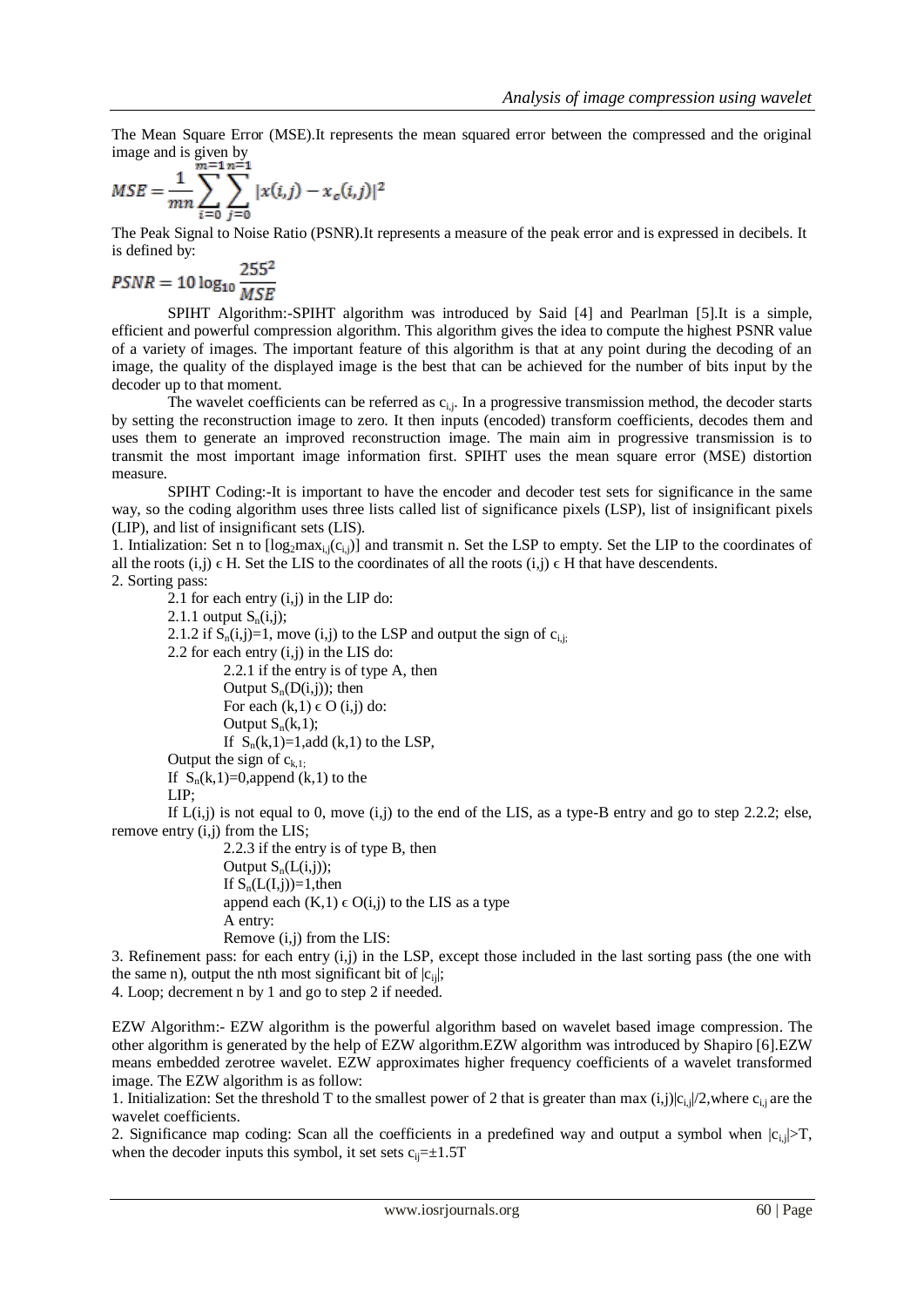3. Refinement: Refine each significant coefficient by sending one more bit of its binary representation. When the decoder receives this, it increments the current coefficient value by  $\pm 0.25$  T

4. Set T=T/2, and go to step 2 if more iterations are needed.

EZW coding: A wavelet coefficient  $c_{i,j}$  is considered insignificant with respect to the current threshold T if  $|c_{i,j}|$ =T. The zerotree data structure can be constructed from the following experimental result: If a wavelet coefficients at a coarse scale (i.e., high in the image pyramid) is insignificant with respect to a given threshold T, then all of the coefficients of the same orientation in the same spatial location at finer scales (i.e., located lower in the pyramid) are very likely to be insignificant with respect to T. In each iteration, all the coefficients are scanned in the order. This guarantees that when a node is visited, all its parents will already have been scanned.

Each coefficients visited in the scan is classified as a zerotree (ZTR), an isolated zero (IZ), positive significant (POS), or negative significant (NEG). A zerotree root is a coefficient that is insignificant and all its descendants ( in the same spatial orientation tree) are also insignificant. Such a coefficient becomes the root of a zerotree . It is encoded with a special symbol (denoted by ZTR). When the decoder inputs a ZTR symbol.

# **III. SIMULATION RESULT**

The image compression techniques discussed in section II were applied to a variety of images using Matlab® software.





 $T_0$ ble:

| Image                   | Wavelet | Compression                                            | Decomposition  | <b>PSNR</b> | <b>MSE</b> | <b>BPP</b> |
|-------------------------|---------|--------------------------------------------------------|----------------|-------------|------------|------------|
| Type                    |         | Parameter                                              | Level          |             |            |            |
| Lena.bmp<br>$(512*512)$ | Haar    | EZW,                                                   |                | 51.72       | 0.4376     | 7.7551     |
|                         |         | <b>N<sub>b</sub></b><br>Encoding<br>Loops, 8           | 2              | 44.55       | 2.282      | 3.6219     |
|                         |         |                                                        | 3              | 39.72       | 6.938      | 1.7131     |
|                         |         |                                                        | $\overline{4}$ | 35.74       | 17.35      | 0.83084    |
|                         |         |                                                        | 5              | 32.03       | 40.78      | 0.38043    |
|                         |         | SPIHT,<br><b>N<sub>b</sub></b><br>Encoding<br>Loops, 8 |                | 37.65       | 11.16      | 7.0175     |
|                         |         |                                                        | 2              | 36.95       | 13.11      | 2.3537     |
|                         |         |                                                        | 3              | 34.15       | 25         | 0.87985    |
|                         |         |                                                        | $\overline{4}$ | 31.12       | 50.23      | 0.34708    |
|                         |         |                                                        | 5              | 28.1        | 100.6      | 0.13486    |

| Image Type  | Wavelet | Compression<br>Parameter | Decomposition<br>Level | <b>PSNR</b> | <b>MSE</b> | <b>BPP</b> |
|-------------|---------|--------------------------|------------------------|-------------|------------|------------|
| barbara.bmp | Haar    | EZW,                     |                        | 53.18       | 0.3126     | 8.9462     |
| $(512*512)$ |         | Nb                       | 2                      | 45.48       | 1.843      | 5.2842     |
|             |         | Encoding                 | 3                      | 39.54       | 7.234      | 3.1143     |
|             |         | Loops, 8                 | 4                      | 34.18       | 24.86      | 1.7453     |
|             |         |                          | 5                      | 28.95       | 82.86      | 0.81506    |
|             |         | SPIHT,                   |                        | 37.49       | 11.59      | 7.8746     |
|             |         | Nb                       | $\overline{2}$         | 35.59       | 17.94      | 3.2138     |
|             |         | Encoding<br>Loops,8      | 3                      | 32.21       | 39.05      | 1.4844     |
|             |         |                          | 4                      | 27.83       | 107.1      | 0.66656    |
|             |         |                          | 5                      | 24.24       | 245.2      | 0.23734    |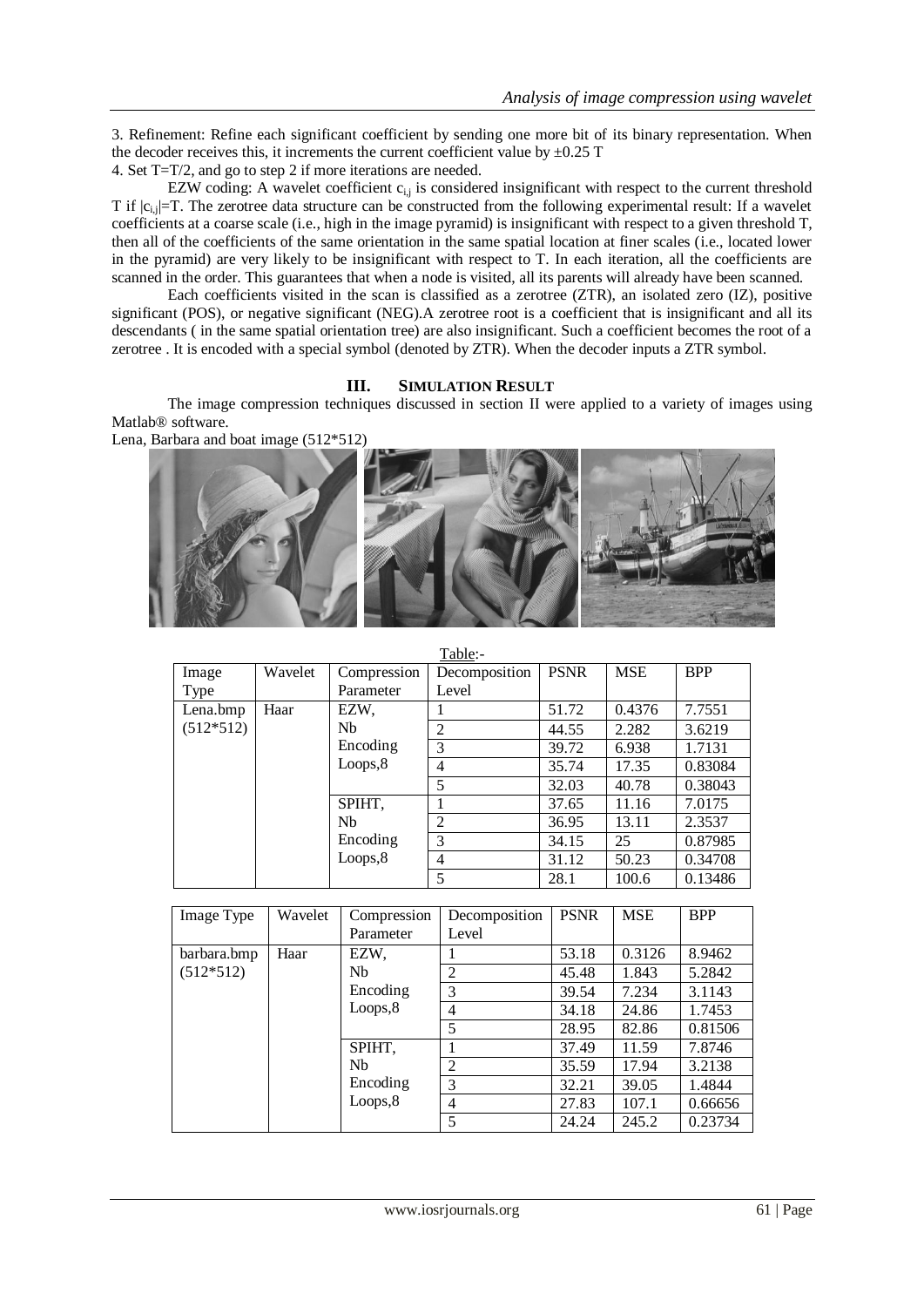*Analysis of image compression using wavelet*

| Image<br>Type | Wavelet | Compression<br>Parameter | Decomposition<br>Level | <b>PSNR</b> | <b>MSE</b> | <b>BPP</b> |
|---------------|---------|--------------------------|------------------------|-------------|------------|------------|
| boat.bmp      | Haar    | EZW.                     |                        | 53.37       | 0.2993     | 9.169      |
| $(512*512)$   |         | Nb Encoding              | $\overline{2}$         | 44.94       | 2.085      | 5.0627     |
|               |         | Loops, 8                 | 3                      | 38.34       | 9.534      | 2.6319     |
|               |         |                          | 4                      | 33.8        | 27.13      | 1.2751     |
|               |         |                          | 5                      | 30.1        | 63.54      | 0.58871    |
|               |         | SPIHT,                   |                        | 38.05       | 10.19      | 7.705      |
|               |         | Nb Encoding<br>Loops, 8  | 2                      | 35.51       | 18.29      | 2.9371     |
|               |         |                          | 3                      | 32.36       | 37.81      | 1.1774     |
|               |         |                          | 4                      | 29.16       | 78.93      | 0.49246    |
|               |         |                          | 5                      | 26.05       | 161.5      | 0.19269    |
|               |         |                          | 4                      | 33.32       | 30.25      | 1.4442     |
|               |         |                          | 5                      | 29.8        | 68.16      | 0.6683     |

# Graph:-

PSNR Vs Decomposition level using Haar Wavelet

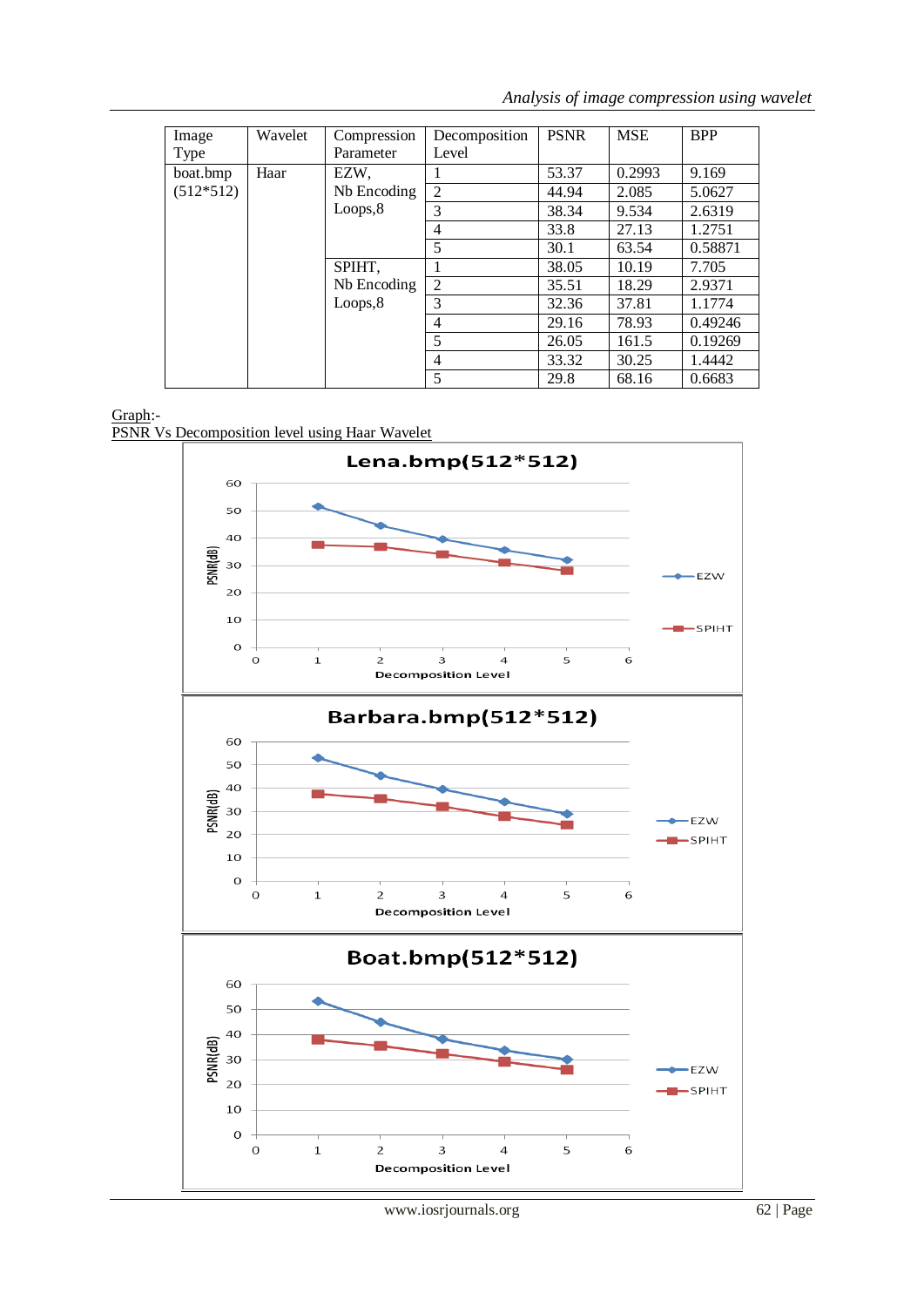